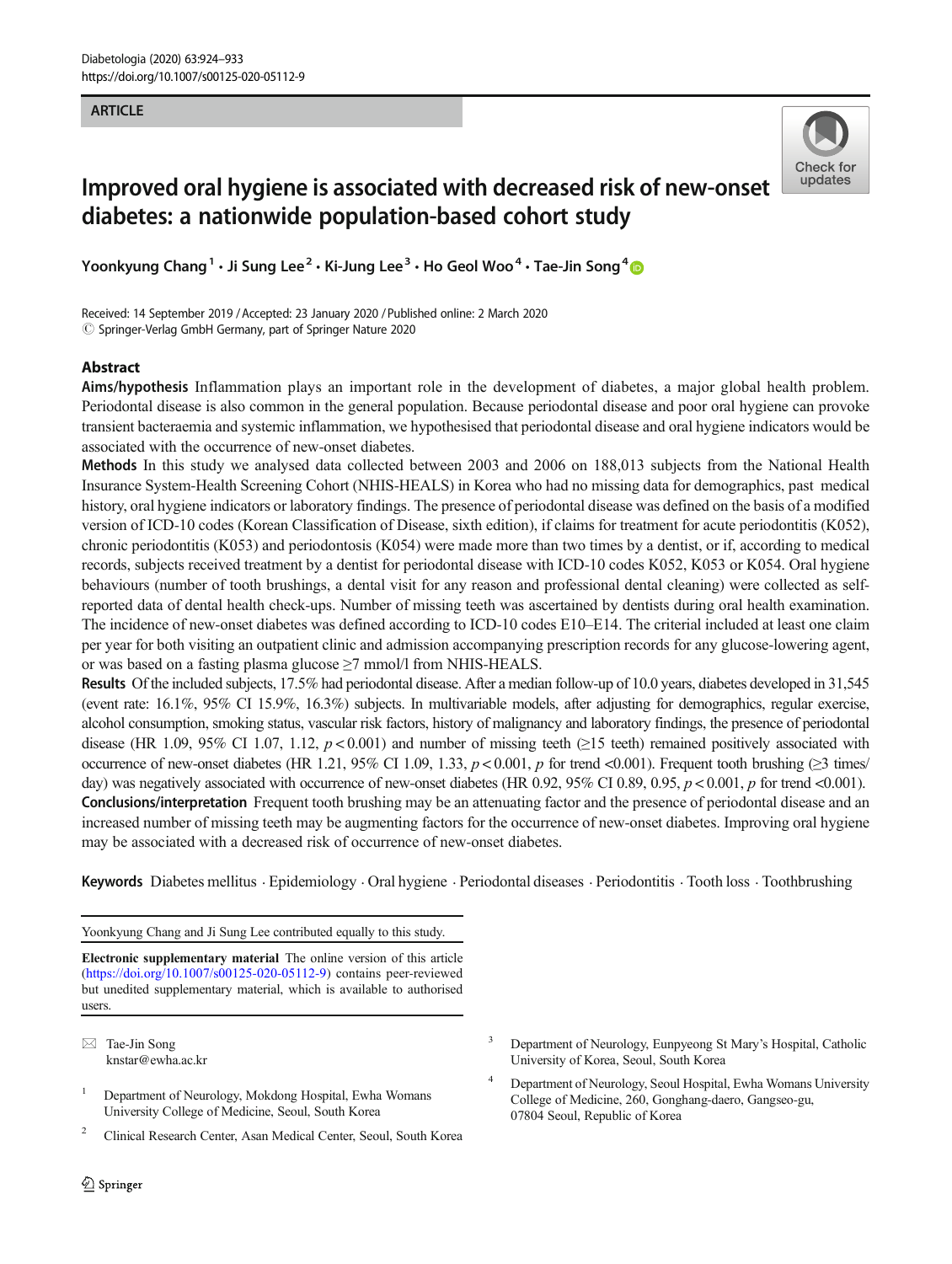# **Research in context**

#### **What is already known about this subject?**

- Inflammatory reactions are an important cause of diabetes via increasing insulin resistance and endothelial dysfunction
- Because periodontal disease and poor oral hygiene can provoke transient bacteraemia and systemic inflammation, this immune process may be associated with the occurrence of new-onset diabetes

#### **What is the key question?**

Is there an association between oral hygiene indicators and the risk of new-onset diabetes?  $\bullet$ 

#### **What are the new findings?**

Frequent tooth brushing was associated with a decreased risk of new-onset diabetes, while the presence of  $\bullet$ periodontal diseases and an increased number of missing teeth were positively associated with the risk of newonset diabetes

#### **How might this impact on clinical practice in the foreseeable future?**

Improving oral hygiene, e.g. by frequent tooth brushing, may decrease the risk of new-onset diabetes

#### Abbreviations

| LPS.        | Lipopolysaccharide                      |
|-------------|-----------------------------------------|
| <b>NHIS</b> | National Health Insurance System        |
| NHIS-HEALS  | National Health Insurance               |
|             | System-National Health Screening Cohort |

### Introduction

Over the last century, diabetes has become one of the largest global health emergencies in both Eastern and Western countries [\[1,](#page-8-0) [2\]](#page-8-0). Besides the well-known microvascular complications of diabetes, such as nephropathy, neuropathy and retinopathy, there is an expanding epidemic of macrovascular complications, including diseases of the carotid, cerebral, coronary and peripheral arteries [\[3\]](#page-8-0). Currently, several preventive strategies for newonset diabetes have been suggested that include controlling factors related to a healthy lifestyle, such as maintaining proper weight and waist circumference, increasing regular exercise or physical activity, practising healthy dietary habits and undergoing regular physical examinations for identifying risk factors [\[4\]](#page-8-0). However, disease-modifying drugs and preventive methods for occurrence of new-onset diabetes are still lacking.

Periodontal disease is one of the most common diseases in the general population [\[5\]](#page-8-0), involving a set of inflammatory reactions affecting the surrounding tissues of the teeth, such as the gingiva, periodontal ligaments and alveolar bone, which may ultimately cause tooth loss and elicit systemic inflammation [\[6](#page-8-0)]. In addition to periodontal disease, there are also indicators, such as frequency of tooth brushing, frequency of professional dental cleaning and number of missing teeth, that are closely related to oral hygiene [\[7](#page-8-0)–[9](#page-8-0)]. Periodontal disease and poor oral hygiene indicators are associated with

cardiovascular diseases, including hypertension, stroke, myocardial infarction and long-term mortality [[10](#page-8-0), [11\]](#page-8-0).

Inflammatory reactions are an important cause of diabetes via increasing insulin resistance and endothelial dysfunction [\[12](#page-8-0)]. In a cross-sectional population-based sample, a positive relationship between inflammation and diabetes was demonstrated [\[13\]](#page-8-0). Because periodontal disease is a microbially triggered chronic inflammatory disease, associated systemic inflammatory reactions from the invasion of oral bacteria and release of inflammatory mediators could affect glycaemic control [[14\]](#page-8-0). It is therefore plausible that systemic and chronic inflammatory reactions derived from periodontal disease or poor oral hygiene may impact the occurrence of new-onset diabetes [[14,](#page-8-0) [15\]](#page-8-0). Furthermore, paradoxically, transient bacteraemia is also caused by regular tooth brushing, even in individuals with good oral health [[16](#page-8-0)]. However, studies regarding the association of periodontal disease and oral hygiene indicators with the occurrence of new-onset diabetes are lacking, particularly in a longitudinal setting.

We hypothesised that improved oral hygiene would be associated with decreased risk of new-onset diabetes and that periodontal disease and poor oral hygiene would be related to increased risk of new-onset diabetes. The main aim of this study was to characterise the relationship between periodontal disease and new-onset diabetes. The secondary aim of this study was to identify associations of other oral hygiene indicators with newonset diabetes in a nationwide population-based cohort dataset.

### **Methods**

Data sources The National Health Insurance System (NHIS) collects information on demographics, socioeconomic status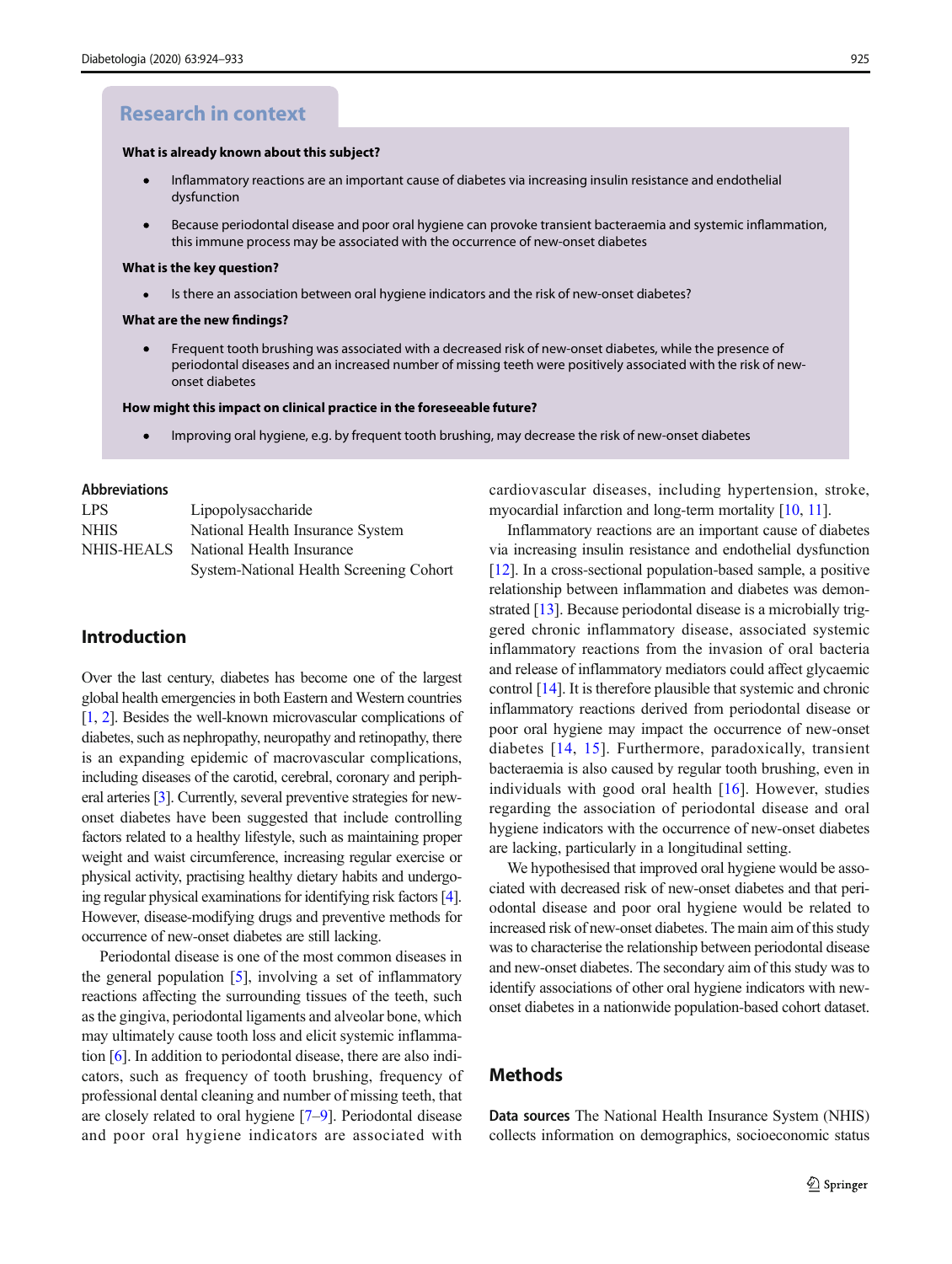and type of health insurance coverage, with a medical database for diagnosis and treatment modality information. In Korea, the NHIS is the sole insurance provider, covering about 97% of the Korean population, and is controlled and supported by the Korean government. The remaining 3% of the population is supported by the Medical Aid programme. Subscribers to the NHIS are recommended to receive standardised medical health examinations every 2 years [[17\]](#page-8-0). In 2015 the NHIS constructed the NHIS-National Health Screening Cohort (NHIS-HEALS) database with the aim of making useful data available to health researchers [\[18](#page-8-0)]. The database contains information on 514,866 individuals through random sampling of data on 50 million individuals who attended the medical health examinations. We analysed data from this database in the present study [[18\]](#page-8-0). The height, weight, laboratory tests, questionnaires on lifestyle, oral health status and oral hygiene behaviours of these individuals were all assessed by the NHIS. The standardised medical health examinations include an oral disease and oral hygiene behaviour screening programme for subscribers aged ≥40 years. This screening programme consists of a self-reported questionnaire regarding information about dental symptoms, dental visits during the last year and oral hygiene behaviour and an examination by a dentist for the presence of tooth conditions, including number of missing teeth. If dental problems were present, improved oral hygiene practices were recommended [[10\]](#page-8-0).

Subjects As mentioned above, our study was based on data from the NHIS-HEALS database. Subjects were enrolled from 2003 to 2006 and followed up for incident diabetes until 2015. Subjects had to be free from diabetes for more than 1 year to rule out individuals with diabetes at the beginning of the study. All subjects had received routine medical examinations and information was obtained on medical histories, including age, sex, socioeconomic status, regular exercise, alcohol consumption, smoking status, BMI, blood pressure, comorbidities, laboratory tests and oral hygiene indicators. NHIS-HEALS comprised data on 514,866 individuals. In our study, among these individuals, those with missing data for variables such as oral health status ( $n = 296,718$ ) or health examination ( $n =$ 5093) were excluded. We also excluded individuals  $(n =$ 25,042) who had already been diagnosed with diabetes (ICD-10 codes E10–E14, [http://apps.who.int/classifications/icd10/](http://apps.who.int/classifications/icd10/browse/2016/en) [browse/2016/en\)](http://apps.who.int/classifications/icd10/browse/2016/en). The criteria for a prior diagnosis of diabetes was having at least one claim per year for glucose-lowering agents or at least one fasting plasma glucose ≥7 mmol/l result from the NHIS-HEALS database before the index date. Ultimately, 188,013 subjects were analysed in this study (Fig. 1). This study was approved by Ewha Womans University of College of Medicine Institutional Review Board (approval number: EUMC 2018-01-067). Informed consent was waived because retrospective anonymised data were used.



Fig. 1 Flow chart of study subjects

Definition and measurement of variables Information on smoking habits and alcohol consumption were obtained by questionnaire. BMI was defined as participant weight in kilograms divided by the square of participant height in metres. Regular physical exercise was considered to be strenuous physical activity performed for at least 20 min more than once per week [\[19\]](#page-8-0). Economic status was dichotomised at the bottom 10%. Hypertension was defined using ICD-10 codes I10–I11 and the prescription of an antihypertensive agent with at least one claim per year. Dyslipidaemia was defined using ICD-10 code E78 and the prescription of a lipid-lowering agent, including statins, with at least one claim per year. Smoking status was categorised into none, former smoker, and current smoker. Current smoker was classified according to the WHO definition as a person who has smoked more than five packs (100 cigarettes) in a lifetime and smoked daily or occasionally for the last 28 days. Former smoker was defined as a person who had smoked more than 100 cigarettes in a lifetime and had not smoked in the last 28 days [\[20\]](#page-8-0). Renal disease was identified by ICD-10 codes N18.1–N18.5 and N18.9 with at least one claim per year. Malignancy was defined by ICD-10 codes C00–D48 with at least one claim per year. For BMI and blood and urine laboratory findings more than one result was available and the most recent results were used in the present study [\[10\]](#page-8-0).

In line with previous studies  $[10, 21, 22]$  $[10, 21, 22]$  $[10, 21, 22]$  $[10, 21, 22]$  $[10, 21, 22]$  $[10, 21, 22]$ , the presence of periodontal disease was defined as claims for treatment for the modified version of ICD-10 codes used in Korean Health insurance, Korean Classification of Disease, sixth edition (acute periodontitis [K052], chronic periodontitis [K053], and periodontosis [K054]) more than two times by a dentist or if subjects received treatment by a dentist for periodontal disease with ICD-10 codes K052, K053, and K054. Oral hygiene behaviours (frequency of tooth brushing, a dental visit for any reason, and professional dental cleaning) were collected as self-reported data of dental health check-ups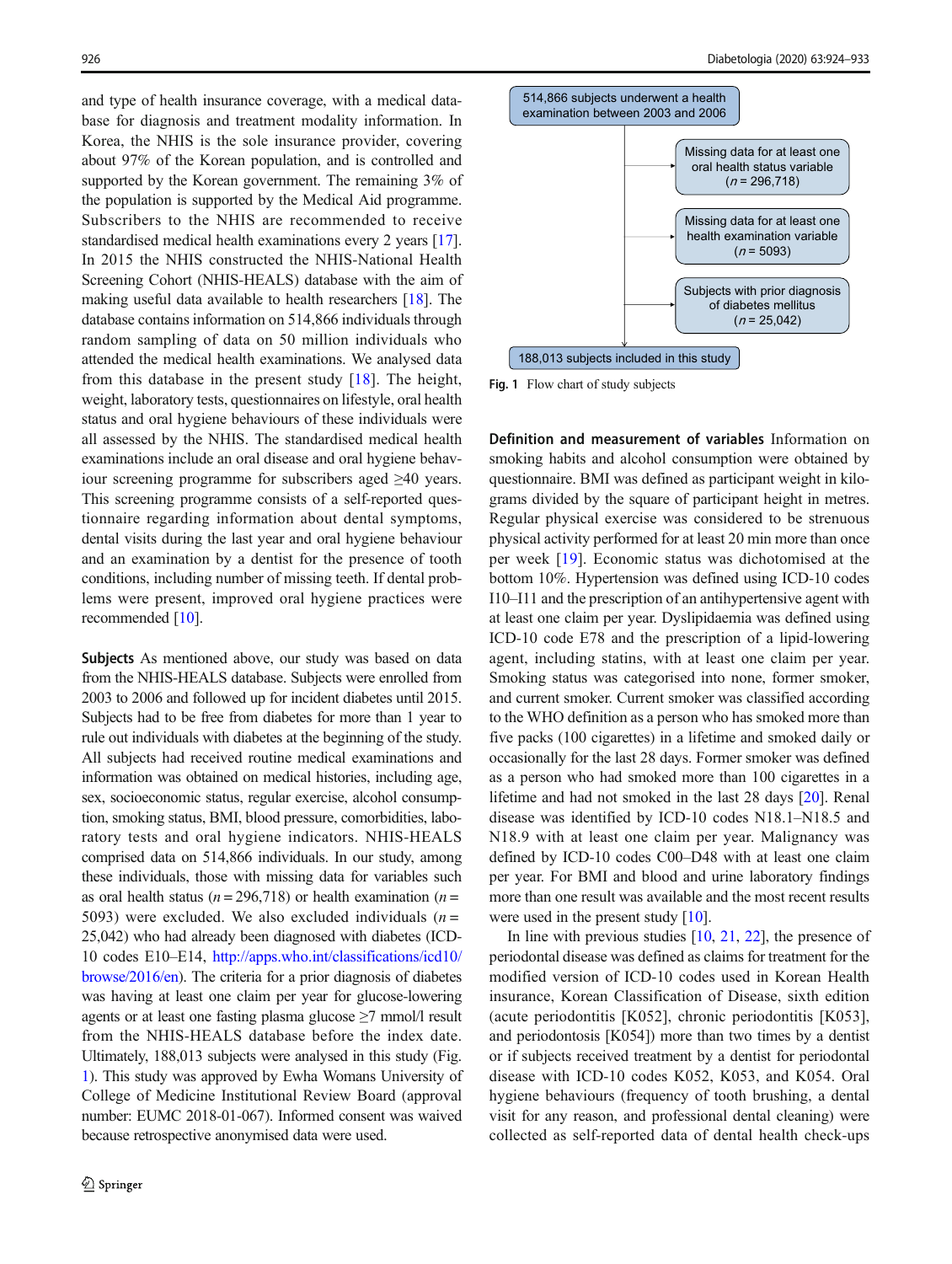[\[10\]](#page-8-0). Oral hygiene behaviour was categorised by the number of tooth brushings: 0–1 time, 2 times and  $\geq$ 3 times per day. A dental visit for any reason and professional dental cleaning were dichotomised as never or at least once per year. Number of missing teeth including wisdom teeth was ascertained by dentists during oral health examinations [[10,](#page-8-0) [23\]](#page-8-0). The number of missing teeth was classified as 0, 1–7, 8– 14, and ≥15 regardless of the cause (e.g. periodontal disease or other dental reason). The index date was defined as the date of the oral health status examination. If more than two dental health check-ups occurred between 2003 and 2006, the most recent results were used for the analysis.

Definition of new-onset diabetes The incidence of new-onset diabetes was defined as main or secondary diagnosis of diabetes (ICD-10 codes E10–E14). Criteria for this diagnosis included at least one claim per year for both visiting an outpatient clinic and admission accompanied by prescription records for any hypoglycaemic agents. Alternatively, at least one fasting plasma glucose  $\geq$ 7 mmol/l result from NHIS-HEALS led to a diagnosis of new-onset diabetes [\[19](#page-8-0)].

**Statistical analysis** We performed  $\chi^2$  tests and independent sample *t* tests for comparison of categorical and continuous variables, respectively. To evaluate the presence of selection bias, we investigated standardised differences in demographics between included and excluded subjects. Because statistical power to detect differences is based on sample size, there is the possibility of a false positive using  $\chi^2$  tests and independent sample  $t$  tests on data from a large sample size. For this reason, standardised differences of greater than 0.1 were defined as noteworthy.

Kaplan–Meier survival curves with logrank test were used to evaluate the relationship between oral hygiene indicators and incidence of new-onset diabetes. Cox proportional hazard models were applied to determine the association of oral hygiene indicators and occurrence of diabetes; HRs and 95% CIs were determined. Multivariable regression models were constructed with adjustment for Model 1 (age, sex, socioeconomic status, alcohol consumption, regular exercise, BMI, hypertension, dyslipidaemia, smoking status, renal disease and history of malignancy), Model 2 (Model  $1 +$  systolic blood pressure, fasting blood glucose, liver panel [aspartate aminotransferase, alanine aminotransferase, γ-glutamyl transferase] and presence of proteinuria), and Model 3 (Model 2 + periodontal disease, number of tooth brushings, dental visits for any reason, professional dental cleaning and number of missing teeth). All subjects with any missing data were excluded from the statistical analysis, and uni- and multivariable analyses were performed on cases with complete data. To investigate trends for HR based on number of tooth brushings and number of missing teeth, p value for trend was evaluated. The linear trend was estimated by number of tooth brushings

as a continuous variable (0–1 time per day as 0, 2 times as 1, and  $\geq$ 3 times as 2) and number of missing teeth as a continuous variable (0 missing teeth as 0, 1–7 missing teeth as 1, 8–14 missing teeth as 2, and  $\geq 15$  missing teeth as 3). Subgroup analyses were performed within demographics and vascular risk factors for the better understanding of oral hygiene effects. Interaction between oral hygiene and each subgroup was tested using a two-sided Wald test in the Cox proportional hazards regression analyses. The statistical analyses were performed using SAS software (version 9.2, SAS Institute, Cary, NC, USA). A  $p$  value of less than 0.05 was defined as statistically significant.

To minimise the effect of missing value and selection bias, we performed a further sensitivity analysis using multiple imputation [\[24](#page-8-0)]. Missing values were imputed using multivariable imputation by chained equations. This method allows specification of the multivariable structure in the data as a series of conditional imputation models that are adapted to the type of variable. Predictive mean matching was used to impute continuous variables, binary logistic regression was used for dichotomous variables and multinomial logistic regression was used for polytomous variables. Missingness mechanism was assumed as being missing at random [[25\]](#page-8-0). Five imputed datasets were created and the results were combined to account for uncertainty in the imputed data. The multiple imputation was performed using the MICE package in R project, version 3.7.0 ([http://www.r-project.org\)](http://www.r-project.org).

### Results

When demographics were evaluated by standardised differences, female and low socioeconomic status was more frequently noted in excluded subjects (Electronic supplementary material [ESM] Table 1). Among the included subjects, the mean age was 53.3 years, 57.9% were men, 34.6% had hypertension, 16.9% had dyslipidaemia, and 20.5% were current smokers. Periodontal disease was noted in 17.5%. Based on the self-reported survey, 44.0% of subjects visited a dental clinic for any reason and 1.1% were missing 15 or more teeth. Moreover, 42.6% of the subjects brushed their teeth  $\geq$ 3 times per day. Approximately 25.9% of the subjects had visited a dental clinic for professional dental cleaning at least once per year (Table [1\)](#page-4-0).

With a median follow-up of 10.0 years (interquartile range 9.2–11.5), the cohort included 31,545 cases of diabetes. The estimated 10 year event rate was 16.1% (95% CI 15.9%, 16.3%) for new-onset diabetes. Figure [2](#page-5-0) shows the Kaplan– Meier survival curves for new-onset diabetes according to periodontal disease, number of tooth brushings, dental clinic visits for any reason, professional dental cleaning and number of missing teeth. Presence of periodontal disease  $(p < 0.001)$ and number of missing teeth  $(p < 0.001)$  were associated with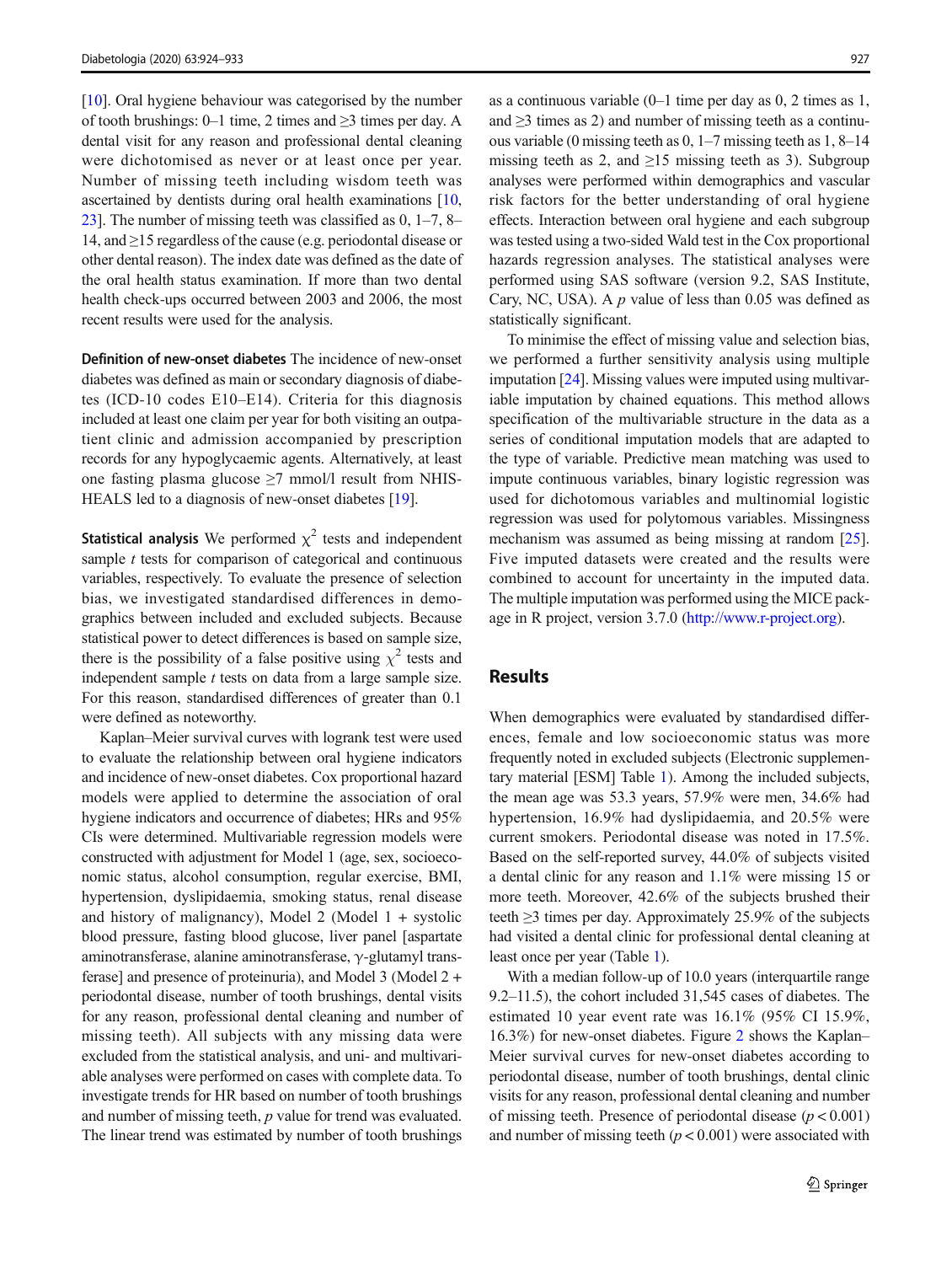<span id="page-4-0"></span>Table 1 Baseline characteristics of the study population

| Characteristics                                                                 | Total                                                            |
|---------------------------------------------------------------------------------|------------------------------------------------------------------|
| Number of subjects                                                              | 188,013                                                          |
| Age (years)                                                                     | $53.3 \pm 8.6$                                                   |
| Male sex                                                                        | 108,870 (57.9)                                                   |
| Socioeconomic status                                                            |                                                                  |
| Fifth quintile (highest)                                                        | 75,931 (40.4)                                                    |
| Fourth quintile                                                                 | 37,478 (19.9)                                                    |
| Third quintile                                                                  | 26,545 (14.1)                                                    |
| Second quintile                                                                 | 23,828 (12.7)                                                    |
| First quintile (lowest)                                                         | 23,867 (12.7)                                                    |
| Covered by Medical Aid                                                          | 364(0.2)                                                         |
| Alcohol consumption                                                             | 82,467 (43.9)                                                    |
| Smoking status                                                                  |                                                                  |
| Never                                                                           | 130,457 (69.4)                                                   |
| Former smoker                                                                   | 19,064(10.1)                                                     |
| Current smoker                                                                  | 38,492 (20.5)                                                    |
| Regular physical activity                                                       | 18,250 (9.7)                                                     |
| Anthropometric measurements                                                     |                                                                  |
| BMI $(kg/m2)$                                                                   | $23.9 \pm 2.8$                                                   |
| Systolic blood pressure (mmHg)                                                  | $125.1 \pm 16.4$                                                 |
| Diastolic blood pressure (mmHg)                                                 | $78.3 \pm 10.7$                                                  |
| Comorbidities                                                                   |                                                                  |
| Hypertension                                                                    | 65,063 (34.6)                                                    |
| Dyslipidaemia                                                                   | 31,707 (16.9)                                                    |
| Renal disease                                                                   | 458 (0.2)                                                        |
| History of malignancy                                                           | 22,532 (12.0)                                                    |
| Medications                                                                     |                                                                  |
| Any antihypertensive agents                                                     | 51,394 (27.3)                                                    |
| Any lipid-lowering agents                                                       | 13,072(7.0)                                                      |
| Laboratory findings                                                             |                                                                  |
| Total cholesterol (mmol/l)                                                      | $5.12 \pm 0.93$                                                  |
| Fasting blood glucose level (mmol/l)                                            | $5.13 \pm 0.79$                                                  |
| Aspartate aminotransferase (µkat/l)                                             | $0.44 \pm 0.25$                                                  |
| Alanine aminotransferase (µkat/l)                                               | $0.42 \pm 0.32$                                                  |
| $\gamma$ -Glutamyl transferase (µkat/l)                                         | $0.61 \pm 0.83$                                                  |
| Proteinuria $(≥1+$ in dipstick test)                                            | 5314 (2.8)                                                       |
| Oral health status                                                              |                                                                  |
| Presence of periodontal disease                                                 | 32,968 (17.5)                                                    |
| Number of missing teeth                                                         |                                                                  |
| $\boldsymbol{0}$                                                                | 143,203 (76.2)                                                   |
| $1 - 7$                                                                         | 40,157 (21.4)                                                    |
| $8 - 14$                                                                        | 2676 (1.4)                                                       |
| $\geq$ 15                                                                       | 1977(1.1)                                                        |
| Oral hygiene care                                                               |                                                                  |
| Dental visit for any reason                                                     | 82,799 (44.0)                                                    |
| Tooth brushing (times/day)                                                      |                                                                  |
|                                                                                 |                                                                  |
|                                                                                 |                                                                  |
|                                                                                 |                                                                  |
|                                                                                 |                                                                  |
| $0 - 1$<br>$\overline{2}$<br>$\geq$ 3<br>Dental visit for professional cleaning | 26,013 (13.8)<br>81,921 (43.6)<br>80,079 (42.6)<br>48,748 (25.9) |

Data are expressed as mean  $\pm$  SD or *n* (%)

an increased risk of new-onset diabetes, whereas the risk of diabetes occurrence was negatively correlated with professional dental cleaning ( $p < 0.001$ ) and frequent tooth brushing  $(p < 0.001)$  (Fig. [2](#page-5-0)).

In the multivariable analysis, presence of periodontal disease was associated with new-onset diabetes in Model 1 (HR 1.05, 95% CI 1.03, 1.08, p < 0.001), Model 2 (HR 1.08, 95% CI 1.06, 1.11, p < 0.001) and Model 3 (HR 1.09, 95% CI 1.07, 1.12,  $p < 0.001$ ). The number of tooth brushings ( $\geq 3$ ) times/day) remained negatively correlated with the occurrence of new-onset diabetes in Model 1 (HR 0.91, 95% CI 0.88, 0.94,  $p < 0.001$ , p for trend <0.001), Model 2 (HR 0.92, 95% CI 0.89, 0.95, p < 0.001, p for trend <0.001) and Model 3 (HR 0.92, 95% CI 0.89, 0.95,  $p < 0.001$ , p for trend <0.001). Furthermore, number of missing teeth  $(\geq 15$  teeth) also remained positively associated with occurrence of new-onset diabetes in Model 1 (HR 1.19, 95% CI 1.08, 1.32,  $p < 0.001$ ,  $p$ for trend <0.001), Model 2 (HR 1.21, 95% CI 1.09, 1.33,  $p < 0.001$ , p for trend <0.001) and Model 3 (HR 1.21, 95%) CI 1.09, 1.33,  $p < 0.001$ ,  $p$  for trend <0.001) (Table [2](#page-6-0)).

Professional dental cleaning was not significantly associated with the occurrence of new-onset diabetes in the multivariable analysis, even though this oral hygiene indicator was negatively correlated with the occurrence of new-onset diabetes in the univariable analysis (Table [2\)](#page-6-0).

In the subgroup analysis, the presence of periodontal disease was more strongly associated with new-onset diabetes in the  $\leq 51$ -years-old group compared with those who were  $\geq$ 52 years old (*p* for interaction <0.05) in subjects without regular physical activity compared with those with regular physical activity (ESM Table 2). The number of tooth brushings was also more strongly related to new-onset diabetes in the ≥52-years-old group compared with those who were  $\leq$ 51 years old, in men compared with women, in subjects without regular physical activity compared with those with regular physical activity, and in those with hypertension compared with those without hypertension  $(p$  for interaction  $\leq$ 0.05) (ESM Table 3). The number of missing teeth was more closely associated with new-onset diabetes in the  $\geq$ 52-yearsold group compared with those who were  $\leq 51$  years old (p for interaction <0.05) (ESM Table 4). There were no statistical interactions regarding the relationship of periodontal disease, number of tooth brushings, and number of teeth lost with newonset diabetes in association with other demographics or comorbidities in the multivariable analysis (ESM Tables 2–4).

The distributions of overall missing data for the baseline dataset and the dataset excluding subjects with a previous diabetes history are noted in ESM Table 5. For the sensitivity analysis with multiple imputation method, 443,264 subjects without a history of diabetes were included. The characteristics of the subjects in the datasets before and after multiple imputation are shown in ESM Table 6. In sensitivity analysis after multiple imputation applying multivariable Model 3,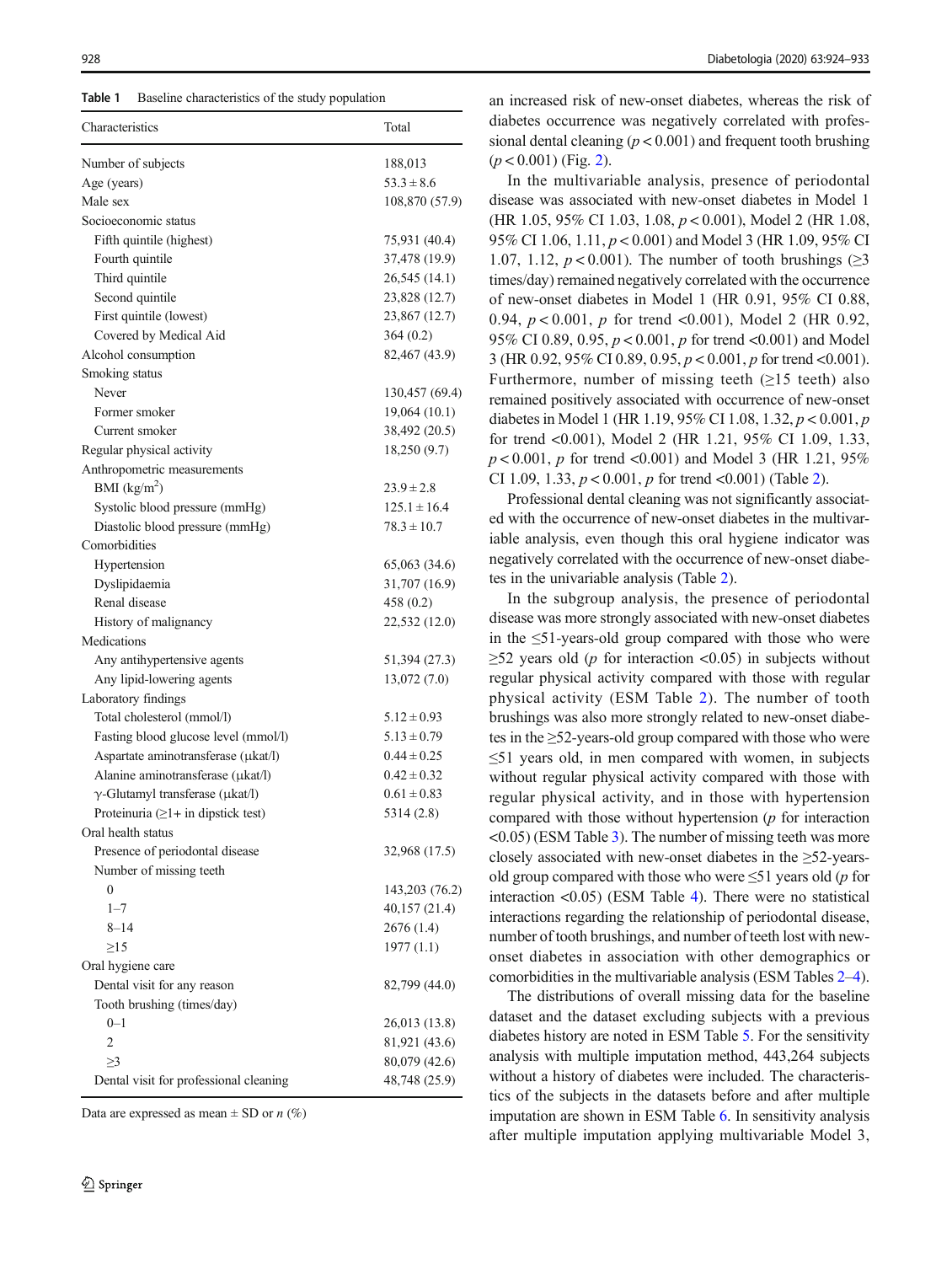<span id="page-5-0"></span>

Fig. 2 Kaplan–Meier survival curves associated with oral diseases and oral hygiene behaviours for occurrence of new-onset diabetes. Risk of new-onset diabetes occurrence depended on the presence of periodontal

disease (a)  $(p < 0.001)$ , number of tooth brushings (b)  $(p < 0.001)$ , professional dental cleaning (d)  $(p < 0.001)$ , and number of missing teeth (e)  $(p < 0.001)$ , but not dental visits for any reason (c)  $(p = 0.440)$ 

presence of periodontal disease was associated with newonset diabetes (HR 1.07, 95% CI 1.05 1.09, p < 0.001) (ESM Table 7). The number of tooth brushings  $(\geq 3 \text{ times}/$ day) remained negatively correlated with the occurrence of new-onset diabetes (HR 0.93, 95% CI 0.89, 0.96, p < 0.001). Furthermore, the number of missing teeth  $(≥15$  teeth) showed a marginal association with occurrence of new-onset diabetes (HR 1.20, 95% CI 0.98, 1.47,  $p = 0.069$ ] (ESM Table 7).

## **Discussion**

The key findings of our study are that frequency of tooth brushing was associated with a decreased risk of new-onset diabetes, and the presence of periodontal disease and missing teeth  $(\geq 15)$  may augment the risk of new-onset diabetes. In a previous case−control study in Japan, a lower frequency of tooth brushing was associated with a higher odds ratio (OR 1.61) of diabetes [\[26\]](#page-8-0). Among youths with type 1 and type 2 diabetes, acceptable diabetes control based on  $HbA_{1c}$  was associated with tooth brushing ( $\geq$ 1 time daily: OR 3.10, 95% CI 1.26, 7.62) [\[27\]](#page-8-0). In terms of periodontal diseases and number of missing teeth, individuals with poorly controlled diabetes (HbA<sub>1c</sub> >9.0%) have been reported to have severe periodontal disease more frequently than those without diabetes (OR 2.90, 95% CI 1.40, 6.03) [[28\]](#page-8-0). Moreover, more severe periodontal disease was associated with the development of glucose intolerance in non-diabetic individuals [\[29](#page-8-0)]. A US study reported that adults with diabetes had about twice the number of teeth missing as individuals without diabetes, and one in every five cases of edentulism was related to diabetes [\[30](#page-8-0)]. Our results are in concordance with these previous studies and provide additional information on the link between oral hygiene and new-onset diabetes in a longitudinal study in a general population setting.

Nevertheless, in our study the hazard ratios for the development of new-onset diabetes based on the presence of periodontal diseases and number of missing teeth were relatively low compared with those found in previous studies [\[31](#page-9-0)]. Similar to our results, in a previous study that defined periodontal disease by ICD-9 code, individuals with new-onset diabetes had a 1.04 times higher risk for periodontal disease compared with individuals without new-onset diabetes [[32\]](#page-9-0). In contrast, in a National/European Health Interview Surveys study, the adjusted odds ratio of periodontal disease for people with diabetes was 1.22 (95% CI 1.03, 1.45) [[31](#page-9-0)]. Moreover, as discussed above, in a previous US cross-sectional study, people with diabetes reported twice as many missing teeth as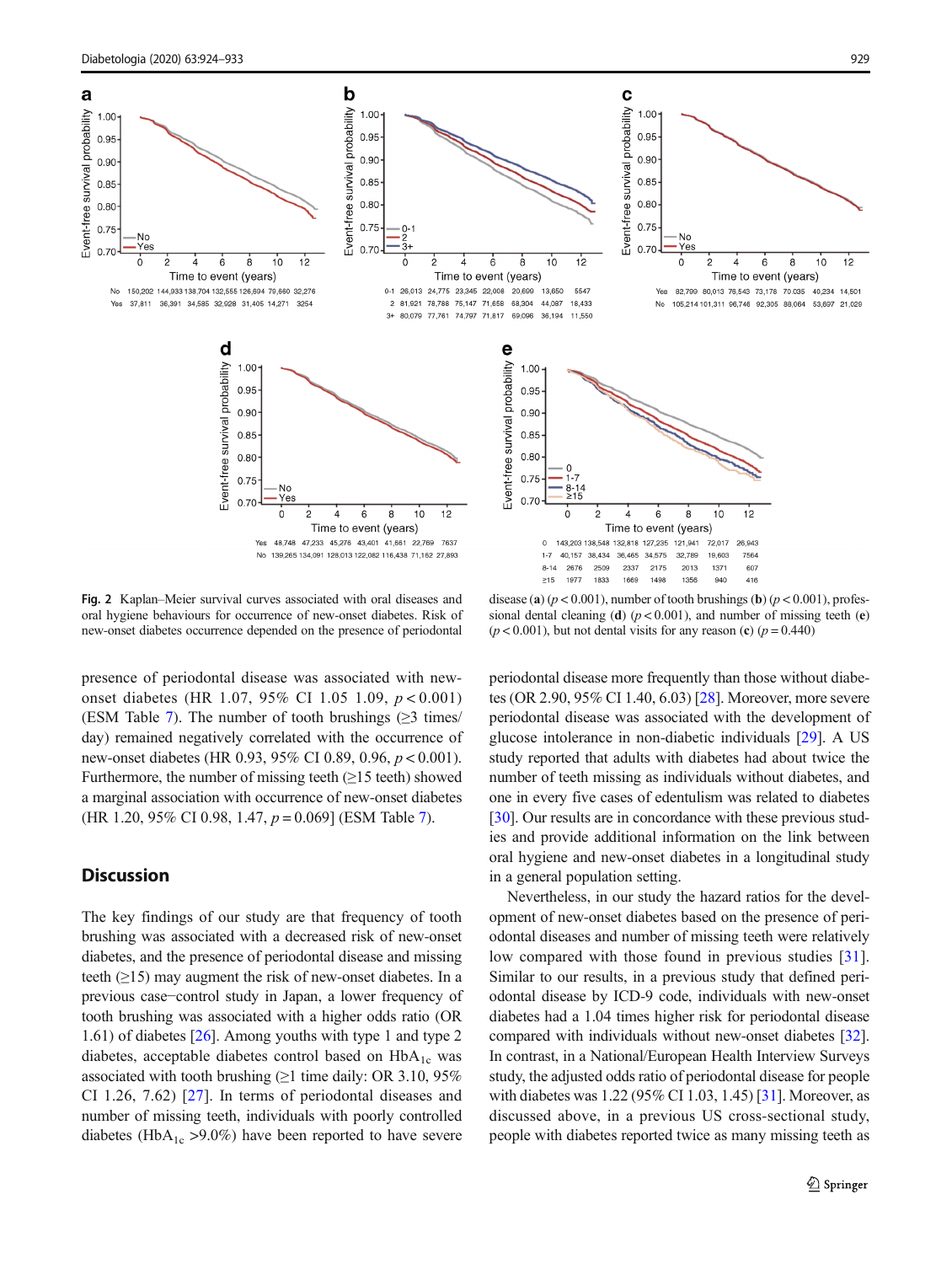<span id="page-6-0"></span>

| Table 2                                 |                                                                |                     | Risk of new-onset diabetes according to periodontal disease and oral hygiene indicators                                                                                                                               |                   |           |                                                                                                                                                    |         |                            |           |                            |           |
|-----------------------------------------|----------------------------------------------------------------|---------------------|-----------------------------------------------------------------------------------------------------------------------------------------------------------------------------------------------------------------------|-------------------|-----------|----------------------------------------------------------------------------------------------------------------------------------------------------|---------|----------------------------|-----------|----------------------------|-----------|
|                                         |                                                                |                     |                                                                                                                                                                                                                       | Unadjusted model  |           | Multivariable adjusted (1)                                                                                                                         |         | Multivariable adjusted (2) |           | Multivariable adjusted (3) |           |
|                                         | Number of subjects                                             | Number of<br>events | oz<br>Event rate<br>$(95\% \text{ Cl})$                                                                                                                                                                               | HR (95% CI)       | $p$ value | HR (95% CI)                                                                                                                                        | p value | HR (95% CI)                | $p$ value | HR (95% CI)                | $p$ value |
| Periodontal disease                     |                                                                |                     |                                                                                                                                                                                                                       |                   |           |                                                                                                                                                    |         |                            |           |                            |           |
| ż                                       | 150,202                                                        | 24,889              | 15.78 (15.59, 15.97)                                                                                                                                                                                                  | 1 (Reference)     |           | 1 (Reference)                                                                                                                                      |         | 1 (Reference)              |           | 1 (Reference)              |           |
| Yes                                     | 32,968                                                         | 5722                | 17.19 (16.89, 17.49)                                                                                                                                                                                                  | 1.11 (1.08, 1.14) | 0.001     | 1.05 (1.03, 1.08)                                                                                                                                  | 0.001   | 1.08 (1.06, 1.11)          | 0.001     | 1.09 (1.07, 1.12)          | 0.001     |
|                                         | Number of tooth brushings (times/day)                          |                     |                                                                                                                                                                                                                       |                   |           |                                                                                                                                                    |         |                            |           |                            |           |
| $\overline{\cup}$                       | 26,013                                                         | 5087                | 19.04 (18.55, 19.54)                                                                                                                                                                                                  | l (Reference)     |           | 1 (Reference)                                                                                                                                      |         | 1 (Reference)              |           | 1 (Reference)              |           |
| $\overline{\mathcal{C}}$                | 81,921                                                         | 14,511              | 16.85 (16.59, 17.12)                                                                                                                                                                                                  | 0.88(0.86, 0.91)  | 0.001     | 0.97(0.94, 1.01)                                                                                                                                   | 0.120   | 0.97(0.94, 1.00)           | 0.033     | 0.97(0.94, 1.00)           | 0.040     |
| $\approx$                               | 80,079                                                         | 11,947              | 14.48 (14.22, 14.73)                                                                                                                                                                                                  | 0.75 (0.73, 0.78) | 0.001     | 0.91(0.88, 0.94)                                                                                                                                   | 0.001   | 0.92(0.89, 0.95)           | 0.001     | 0.92(0.89, 0.95)           | 0.001     |
| $\boldsymbol{p}$ for trend <sup>a</sup> |                                                                |                     |                                                                                                                                                                                                                       | <0.001            |           | 0.001                                                                                                                                              |         | 0.001                      |           | 0.001                      |           |
| Dental visit for any reason             |                                                                |                     |                                                                                                                                                                                                                       |                   |           |                                                                                                                                                    |         |                            |           |                            |           |
| $\tilde{z}$                             | 105,214                                                        | 17,749              | 16.21 (15.98, 16.44)                                                                                                                                                                                                  | 1 (Reference)     |           | 1 (Reference)                                                                                                                                      |         | 1 (Reference)              |           | l (Reference)              |           |
| Yes                                     | 82,799                                                         | 13,796              | 16.07 (15.81, 16.33)                                                                                                                                                                                                  | 0.99(0.97, 1.01)  | 0.440     | 0.98(0.96, 1.01)                                                                                                                                   | 0.135   | 1.00(0.98, 1.03)           | 0.809     | 0.99(0.97, 1.02)           | 0.553     |
|                                         | Professional dental cleaning                                   |                     |                                                                                                                                                                                                                       |                   |           |                                                                                                                                                    |         |                            |           |                            |           |
| $\tilde{z}$                             | 139,265                                                        | 23,669              | 16.32 (16.12, 16.52)                                                                                                                                                                                                  | 1 (Reference)     |           | 1 (Reference)                                                                                                                                      |         | 1 (Reference)              |           | 1 (Reference)              |           |
| Yes                                     | 48,748                                                         | 7876                | 15.65 (15.32, 15.98)                                                                                                                                                                                                  | 0.96(0.93, 0.98)  | 0.001     | 0.98(0.95, 1.00)                                                                                                                                   | 0.067   | 0.99 (0.97, 1.02)          | 0.659     | 0.99(0.96, 1.02)           | 0.464     |
| Number of missing teeth                 |                                                                |                     |                                                                                                                                                                                                                       |                   |           |                                                                                                                                                    |         |                            |           |                            |           |
| $\circ$                                 | 143,203                                                        | 22,931              | 15.37 (15.18, 15.57)                                                                                                                                                                                                  | (Reference)       |           | (Reference)                                                                                                                                        |         | l (Reference)              |           | l (Reference)              |           |
| $1 - 7$                                 | 40,157                                                         | 7657                | 18.40 (18.01, 18.79)                                                                                                                                                                                                  | 1.22(1.19, 1.25)  | 0.001     | 1.08 (1.05, 1.11)                                                                                                                                  | 0.001   | 1.09 (1.06, 1.12)          | 0.001     | 1.08 (1.05, 1.11)          | 0.001     |
| $8 - 14$                                | 2676                                                           | 549                 | 20.29 (18.70, 21.87)                                                                                                                                                                                                  | 1.35(1.24, 1.47)  | 0.001     | 1.09(1.00, 1.19)                                                                                                                                   | 0.043   | 1.07(0.98, 1.16)           | 0.137     | 1.06(0.97, 1.15)           | 0.194     |
| $\frac{5}{2}$                           | 1977                                                           | 408                 | 21.40 (19.46, 23.33)                                                                                                                                                                                                  | 1.42 (1.29, 1.57) | 0.001     | 1.19 (1.08, 1.32)                                                                                                                                  | 0.001   | 1.21 (1.09, 1.33)          | 0.001     | 1.21 (1.09, 1.33)          | 0.001     |
| $p$ for trend <sup>a</sup>              |                                                                |                     |                                                                                                                                                                                                                       | 0.001             |           | 0.001                                                                                                                                              |         | 0.001                      |           | &0.001                     |           |
|                                         | Event rates are reported as 10-year event rates $(\%$          |                     |                                                                                                                                                                                                                       |                   |           |                                                                                                                                                    |         |                            |           |                            |           |
| malignancy                              | Multivariable Model 1 was adjusted for age, sex, socioeconomic |                     |                                                                                                                                                                                                                       |                   |           | status, regular exercise, alcohol consumption, smoking status, BMI (kg/m <sup>2</sup> ), hypertension, dyslipidaemia, renal disease and history of |         |                            |           |                            |           |
| and proteinuria                         |                                                                |                     | Multivariable Model 2 was adjusted for the variables in model 1 as well as systolic blood pressure, fasting blood glucose level, aspartate aminotransferase, alanine aminotransferase, $\gamma$ -glutamyl transferase |                   |           |                                                                                                                                                    |         |                            |           |                            |           |
|                                         |                                                                |                     |                                                                                                                                                                                                                       |                   |           |                                                                                                                                                    |         |                            |           |                            |           |
| teeth                                   |                                                                |                     | Multivariable Model 3 was adjusted for the variables in model 2 as well as periodontal disease, number of tooth brushings, dental visits for any reason, professional dental cleaning, and number of missing          |                   |           |                                                                                                                                                    |         |                            |           |                            |           |
|                                         |                                                                |                     |                                                                                                                                                                                                                       |                   |           |                                                                                                                                                    |         |                            |           |                            |           |

 $\underline{\textcircled{\tiny 2}}$  Springer

<sup>a</sup> Trend test for HRs Trend test for HRs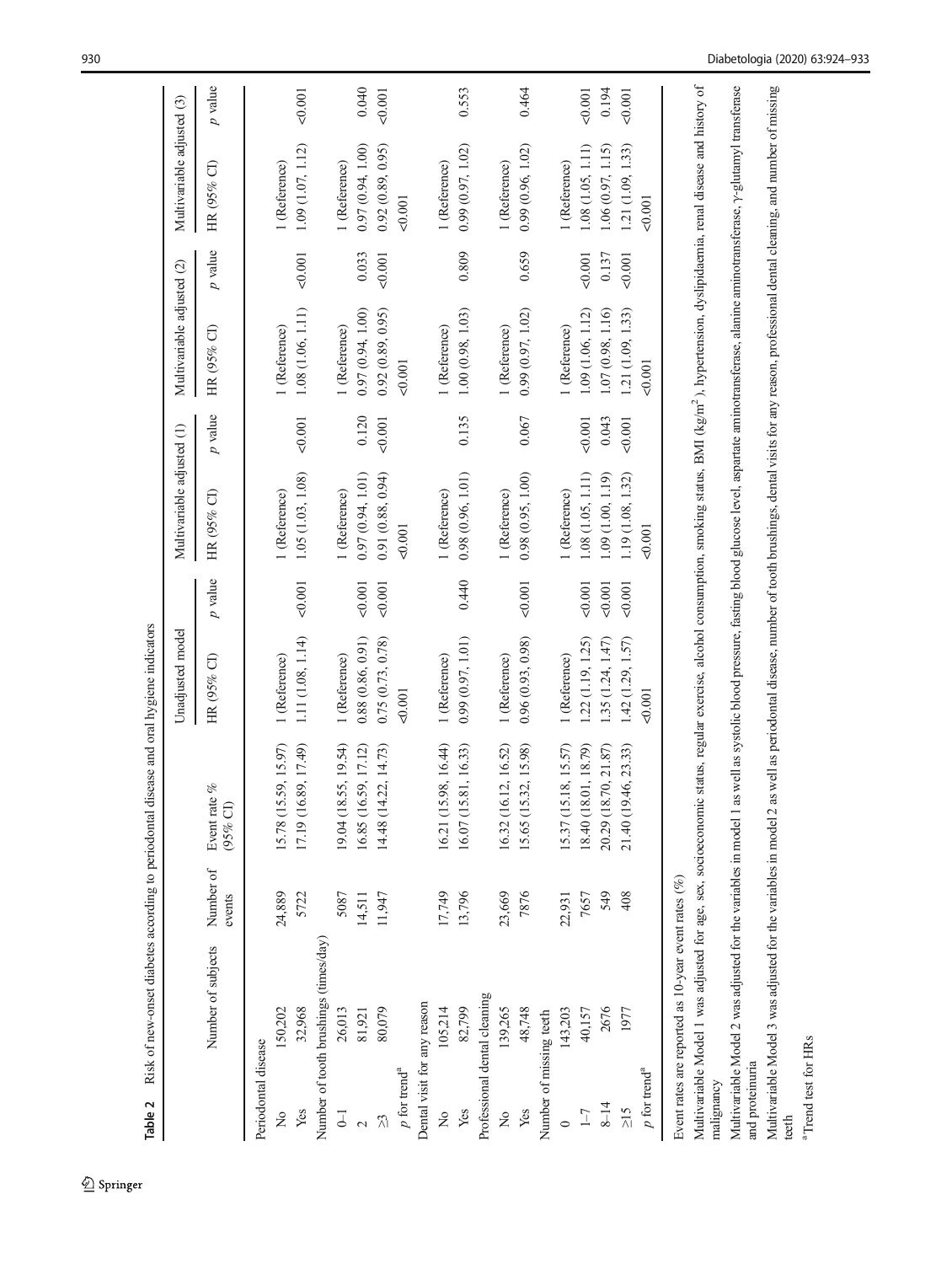those without diabetes [\[30\]](#page-8-0). A recent meta-analysis of epidemiological studies regarding the effect of periodontitis on diabetes showed that there were significant and consistent results supporting the relationship between periodontal disease and worsening of glycaemic control in individuals without diabetes [\[33\]](#page-9-0). This discrepancy is likely to be due to differences in study design, population, definition for presence of periodontal disease (for example, whether ICD-10 codes or a validated probing method were used [[34\]](#page-9-0)), and methods for defining new-onset diabetes. Furthermore, the subjects included in our study had a higher socioeconomic status than those who were excluded. In a previous study, high socioeconomic status was associated with a low incidence of periodontal disease [[35](#page-9-0)]. The difference in socioeconomic status between the subjects included and excluded in our study may explain the lower HR of the presence of periodontal disease for newonset diabetes.

In our study, professional dental cleaning was negatively associated with the occurrence of new-onset diabetes in the univariable analysis. In a previous case−control study, professional dental cleaning was demonstrated to possibly reduce blood inflammatory biomarker levels and  $HbA_{1c}$  [[36\]](#page-9-0). The effectiveness of professional dental cleaning for glycaemic control was also demonstrated in individuals with type 2 diabetes in a small randomised controlled trial [\[37](#page-9-0)]. Even though our results are in line with these previous studies, the associations of dental visits for any reason and professional dental cleaning with the occurrence of new-onset diabetes were no longer statistically significant in our dataset after adjusting for various important confounding factors. These results suggest that other confounding factors are more strongly related than professional dental cleaning to the occurrence of new-onset diabetes.

In our subgroup analysis, the strength of the association of periodontal disease, number of tooth brushings and number of missing teeth with new-onset diabetes varied according to age (above and below 52 years old, the median age). Although it is difficult to give a clear reason for this relationship, we assume that genetic factors, stress, and many other general diseases may have different effects on periodontal disease, oral hygiene indicators and new-onset diabetes depending on age.

Although our study did not identify the precise mechanism underlying the relationship between number of missing teeth and new-onset diabetes, the following findings could explain this association. Poor oral hygiene may be related to the chronic inflammatory process, which affects the supporting structures of the teeth. Ulceration in periodontal pockets and teeth loss provide easy access for the translocation of oral bacteria into the systemic circulation [\[38](#page-9-0)], and dysbiosis of the oral biofilm with high virulence leads to indirect induction of proinflammatory cytokines [\[39](#page-9-0)]. The cytokines increase the inflammatory burden both locally and systemically. Moreover, inflammatory biomarkers are elevated in advanced

stages of poor oral hygiene because of systemic inflammation [\[40](#page-9-0)]. Previous studies have reported that an increased level of inflammatory biomarkers is independently associated with insulin insensitivity and new-onset type 2 diabetes [\[41](#page-9-0), [42\]](#page-9-0). Accordingly, the potentiated inflammatory reaction from poor oral hygiene may evoke impaired glycaemic control. Moreover, endotoxin lipopolysaccharide (LPS), a component of oral bacterial cell walls, induces an innate immune reaction. A previous study showed that blood LPS levels and LPS activity were significantly increased in individuals with type 2 diabetes compared with those without type 2 diabetes [\[43](#page-9-0)].

Our current study has several limitations. First, our results cannot be generalised to other ethnicities because our dataset only includes subjects from the Korean population. Second, because information on oral hygiene indicators was acquired from a self-reported questionnaire, there may be recall bias. Third, the definition of the presence of periodontal disease based on the ICD-10 code using health claim data does not reflect recently published case definitions and classification criteria for periodontal disease [\[34](#page-9-0)]. Fourth, in our dataset, different degrees of severity of periodontal disease could not be investigated. Fifth, although our study was performed with health claim data regarding dental health check-ups, the information of detailed probing depths, attachment loss, and bleeding after probing was lacking. Sixth, because our study design was retrospective and observational, serial changes in dental health information during the study period from 2003 to 2006 were not investigated. The study design could also cause a selection bias, and therefore direct causal relationships cannot be conclusively determined. Seventh, we could not exclude all subjects with underlying diabetes because the  $HbA_{1c}$  and oral glucose tolerance tests were not performed during health check-ups. Eighth, because our dataset came from health claim data, it was difficult to clearly distinguish between type 1 and type 2 diabetes. Ninth, we could not identify the exact cause of missing teeth through health examination records. Tenth, educational level, marital status and blood inflammatory markers, such as C-reactive protein, were not evaluated because NHIS-HEALS did not include this information. Finally, the exclusion of many subjects may have also led to selection bias.

In conclusion, frequent tooth brushing may be an attenuating factor for the risk of new-onset diabetes, and the presence of periodontal disease and increased number of missing teeth may be augmenting factors. Improving oral hygiene may be associated with a decreased risk of occurrence of new-onset diabetes.

Data availability The data that support the findings of this study are available from NHIS-HEALS, but restrictions apply to the availability of these data, which were used under licence for the current study and so are not publicly available. Data are, however, available from the authors upon reasonable request and with permission from the National Health Insurance System.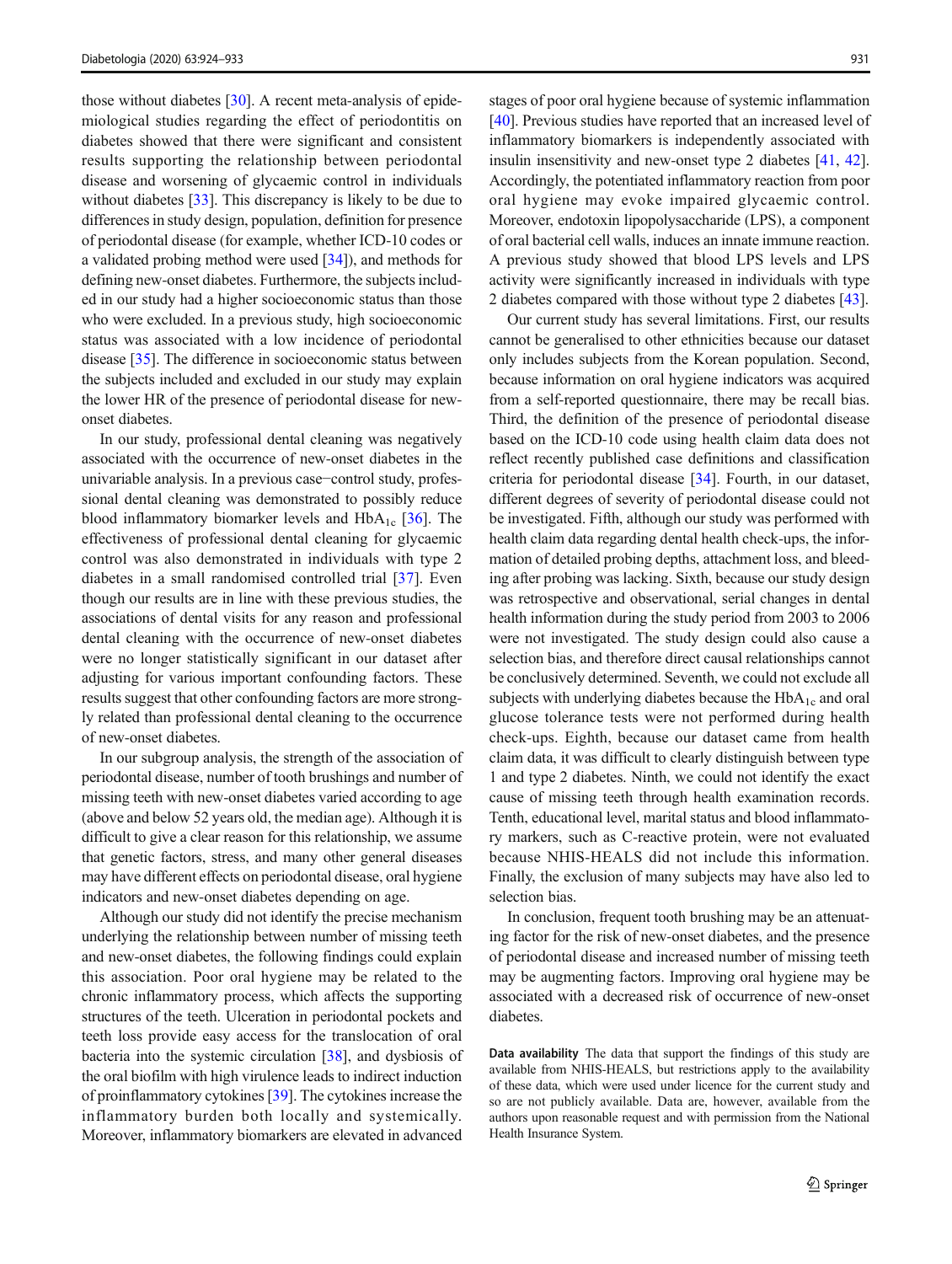<span id="page-8-0"></span>Funding This project was supported by a grant from the Basic Science Research Program through the National Research Foundation of Korea funded by the Ministry of Education (2018R1D1A1B07040959 to T-JS). The funders had no role in study design, data collection and analysis, the decision to publish, or preparation of the manuscript.

Authors' relationships and activities The authors declare that there are no relationships or activities that might bias, or be perceived to bias, their work.

Contribution statement YC, KJL, HGW, and TJS, contributed to conception and design of the study, data acquisition, analysis and interpretation of results, and drafted and critically revised the manuscript; JSL, contributed to design of the study, data acquisition and interpretation, and critically revised the manuscript. TJS accepts full responsibility for the work and/or the conduct of the study, had access to the data, and controlled the decision to publish. All authors gave final approval for the manuscript to be published.

# References

- 1. Ma RC, Chan JC (2013) Type 2 diabetes in East Asians: similarities and differences with populations in Europe and the United States. Ann N YAcad Sci 1281:64–91. <https://doi.org/10.1111/nyas.12098>
- 2. Rhee EJ (2015) Diabetes in Asians. Endocrinol Metab (Seoul) 30: 263–269
- 3. Beckman JA, Creager MA, Libby P (2002) Diabetes and atherosclerosis: epidemiology, pathophysiology, and management. JAMA 287(19):2570–2581. [https://doi.org/10.1001/jama.287.19.](https://doi.org/10.1001/jama.287.19.2570) [2570](https://doi.org/10.1001/jama.287.19.2570)
- 4. Fox CS, Golden SH, Anderson C et al (2015) Update on prevention of cardiovascular disease in adults with type 2 diabetes mellitus in light of recent evidence: a scientific statement from the American Heart Association and the American Diabetes Association. Diabetes Care 38(9):1777–1803. [https://doi.org/10.2337/dci15-](https://doi.org/10.2337/dci15-0012) [0012](https://doi.org/10.2337/dci15-0012)
- 5. Kassebaum NJ, Smith AGC, Bernabe E et al (2017) Global, regional, and national prevalence, incidence, and disability-adjusted life years for oral conditions for 195 countries, 1990-2015: a systematic analysis for the global burden of diseases, injuries, and risk factors. J Dent Res 96(4):380–387. [https://doi.org/10.1177/](https://doi.org/10.1177/0022034517693566) [0022034517693566](https://doi.org/10.1177/0022034517693566)
- 6. Kinane DF, Stathopoulou PG, Papapanou PN (2017) Periodontal diseases. Nat Rev Dis Primers 3:17038
- 7. Lissowska J, Pilarska A, Pilarski P et al (2003) Smoking, alcohol, diet, dentition and sexual practices in the epidemiology of oral cancer in Poland. Eur J Cancer Prev 12(1):25–33. [https://doi.org/](https://doi.org/10.1097/00008469-200302000-00005) [10.1097/00008469-200302000-00005](https://doi.org/10.1097/00008469-200302000-00005)
- 8. Chang JS, Lo HI, Wong TY et al (2013) Investigating the association between oral hygiene and head and neck cancer. Oral Oncol 49: 1010–1017
- 9. Guha N, Boffetta P, Wunsch Filho V et al (2007) Oral health and risk of squamous cell carcinoma of the head and neck and esophagus: results of two multicentric case-control studies. Am J Epidemiol 166:1159–1173
- 10. Park SY, Kim SH, Kang SH et al (2019) Improved oral hygiene care attenuates the cardiovascular risk of oral health disease: a population-based study from Korea. Eur Heart J 40(14):1138– 1145. <https://doi.org/10.1093/eurheartj/ehy836>
- 11. Martin-Cabezas R, Seelam N, Petit C et al (2016) Association between periodontitis and arterial hypertension: a systematic review and meta-analysis. Am Heart J 180:98–112
- 12. Mealey BL, Rose LF (2008) Diabetes mellitus and inflammatory periodontal diseases. Curr Opin Endocrinol Diabetes Obes 15:135– 141
- 13. Pitsavos C, Tampourlou M, Panagiotakos DB et al (2007) Association Between low-grade systemic inflammation and type 2 diabetes mellitus among men and women from the ATTICA Study. Rev Diabet Stud 4:98–104
- 14. Chapple IL, Genco R, Working group 2 of joint EFPAAPw (2013) Diabetes and periodontal diseases: consensus report of the Joint EFP/AAP Workshop on Periodontitis and Systemic Diseases. J Clin Periodontol 40(Suppl 14):S106–S112
- 15. Preshaw PM, Alba AL, Herrera D et al (2012) Periodontitis and diabetes: a two-way relationship. Diabetologia 55(1):21–31. [https://](https://doi.org/10.1007/s00125-011-2342-y) [doi.org/10.1007/s00125-011-2342-y](https://doi.org/10.1007/s00125-011-2342-y)
- 16. Forner L, Larsen T, Kilian M, Holmstrup P (2006) Incidence of bacteremia after chewing, tooth brushing and scaling in individuals with periodontal inflammation. J Clin Periodontol 33(6):401–407. <https://doi.org/10.1111/j.1600-051X.2006.00924.x>
- 17. Song SO, Jung CH, Song YD et al (2014) Background and data configuration process of a nationwide population-based study using the Korean national health insurance system. Diabetes Metab J 38: 395–403
- 18. Seong SC, Kim YY, Park SK et al (2017) Cohort profile: the National Health Insurance Service-National Health Screening Cohort (NHIS-HEALS) in Korea. BMJ Open 7:e016640
- 19. Kim MK, Han K, Joung HN, Baek KH, Song KH, Kwon HS (2019) Cholesterol levels and development of cardiovascular disease in Koreans with type 2 diabetes mellitus and without preexisting cardiovascular disease. Cardiovasc Diabetol 18:139
- 20. Lee KH, Lee CM, Kwon HT, Oh S-W (2010) Relationship between obesity and smoking in Korean men: data analyses from the third and fourth Korea National Health and Nutrition Examination Surveys (KNHANES). J Korean Soc Res Nicotine Tobacco 1: 115–123
- 21. Lee JH, Choi JK, Jeong SN, Choi SH (2018) Charlson comorbidity index as a predictor of periodontal disease in elderly participants. J Periodontal Implant Sci 48(2):92–102. [https://doi.org/10.5051/jpis.](https://doi.org/10.5051/jpis.2018.48.2.92) [2018.48.2.92](https://doi.org/10.5051/jpis.2018.48.2.92)
- 22. Lee JH, Lee JS, Park JYet al (2015) Association of lifestyle-related comorbidities with periodontitis: a nationwide cohort study in Korea. Medicine (Baltimore) 94:e1567
- 23. Chang Y, Woo HG, Park J, Lee JS, Song TJ (2019) Improved oral hygiene care is associated with decreased risk of occurrence for atrial fibrillation and heart failure: a nationwide population-based cohort study. Eur J Prev Cardiol:2047487319886018
- van Buuren S, Groothuis-Oudshoorn K (2011) MICE: Multivariate Imputation by Chained Equations in R. J Stat Softw 45:1–67
- 25. Rubin DB (1976) Inference and missing data. Biometrika. 63:581– 592
- 26. Fujita M, Ueno K, Hata A (2009) Lower frequency of daily teeth brushing is related to high prevalence of cardiovascular risk factors. Exp Biol Med (Maywood) 234:387–394
- 27. Merchant AT, Oranbandid S, Jethwani M et al (2012) Oral care practices and A1c among youth with type 1 and type 2 diabetes. J Periodontol 83:856–863
- 28. Tsai C, Hayes C, Taylor GW (2002) Glycemic control of type 2 diabetes and severe periodontal disease in the US adult population. Community Dent Oral Epidemiol 30(3):182–192. [https://doi.org/](https://doi.org/10.1034/j.1600-0528.2002.300304.x) [10.1034/j.1600-0528.2002.300304.x](https://doi.org/10.1034/j.1600-0528.2002.300304.x)
- 29. Saito T, Shimazaki Y, Kiyohara Y et al (2004) The severity of periodontal disease is associated with the development of glucose intolerance in non-diabetics: the Hisayama study. J Dent Res 83(6): 485–490. <https://doi.org/10.1177/154405910408300610>
- 30. Luo H, Pan W, Sloan F, Feinglos M, Wu B (2015) Forty-year trends in tooth loss among American adults with and without diabetes mellitus: an age-period-cohort analysis. Prev Chronic Dis 12:E211